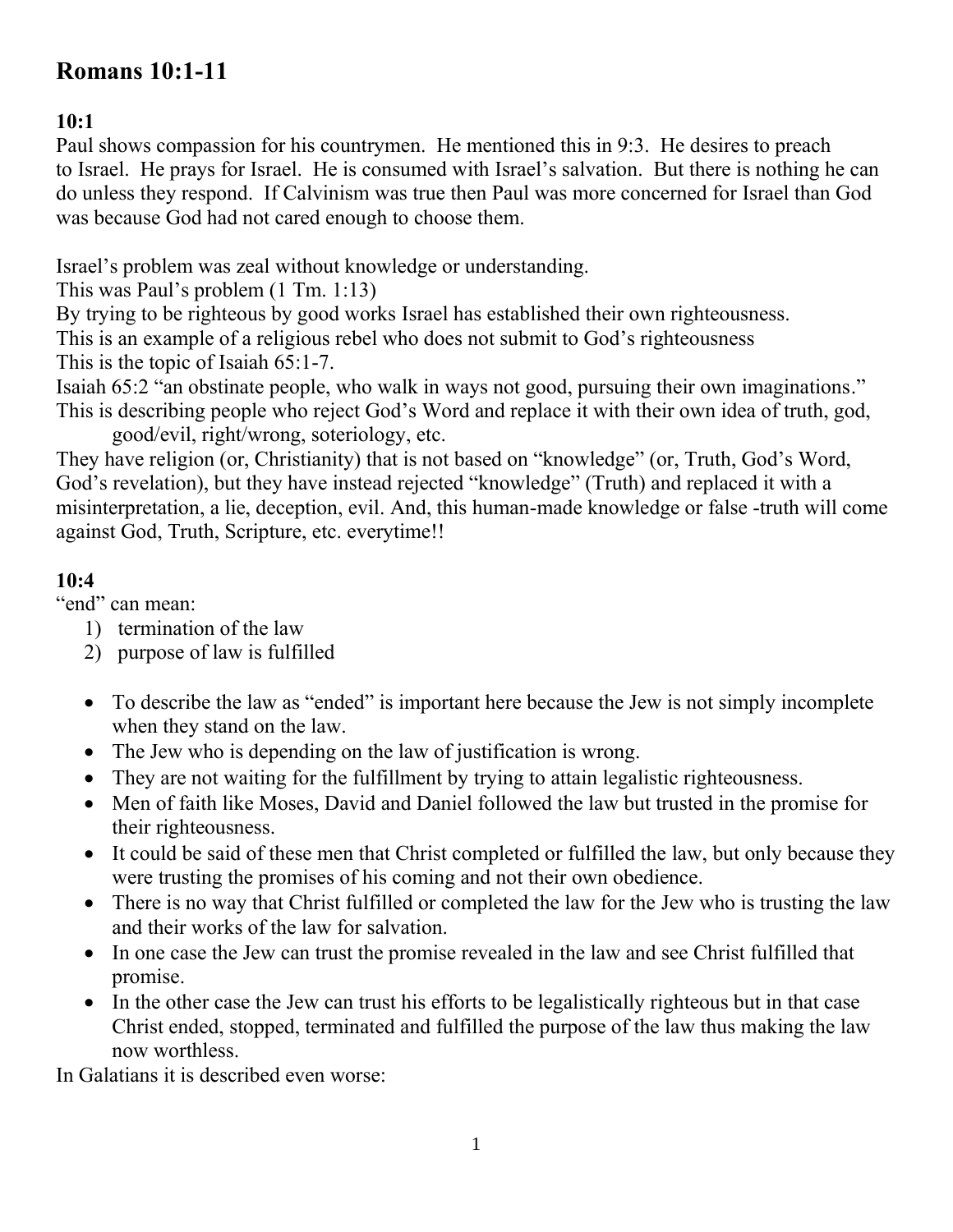- 1) Galatians 4:8 Paul tells the Galatians that as Pagans they followed "those who by nature are not gods" referring to Pagan religions.
- 2) Galatians 4:9 Paul tells them that they now know God and are known by God. They have a right relationship with God through Jesus Christ.
- 3) Galatians 4:9 The Galatians problem was that they were Gentiles being influenced by the Judaizers to follow the Law of Moses. Paul says, "how is it that you are turning back to those weak and miserable principles? By saying this Paul is placing the law of Moses on the same level as Pagan worship. Why? Because the Law of Moses has served its purpose. It is no longer affective.

Verse 4 may also have a qualifying reference concerning for who the Law has ended. Paul says, "Christ is the end of the Law . . . for everyone who believes." With this reference the Law may still be useful to non-believers to lead them to Christ. This would explain why the temple worship is resumed at the end of the church age. Since at that time Israel will again be God's client nation he will meet them where they are and lead them to Christ during that 7 year period.

At this point Paul spends the next 9 verses (10:5-13) discussing the people he described as "those who believe" and what happens when you believe.

#### **10:5**

Paul uses Moses' own description to describe the righteousness that comes from the Law:

"The man who does these things will live by them." (Lev. 18:5)

In reality, righteousness could be attained through the Law of Moses, but it was obtained by obeying the Law. This meant obeying the Law in everything and every time.

Life could be attained by perfectly obeying the Law of Moses.

Paul uses this same verse in Galatians 3:12,

 "The law is not based on faith; on the contrary, 'The man who does these things will live by them.'"

Galatians 3:10-14 explains that the righteousness through the Law is impossible and if you fail you are cursed instead.

Faith of Abraham Galatians 3:14 and Galatians 3:6-9

Romans 2:13 to be righteous by the Law you have to do more than hear the Law and be excited about it.

You have to do it. You have to keep it.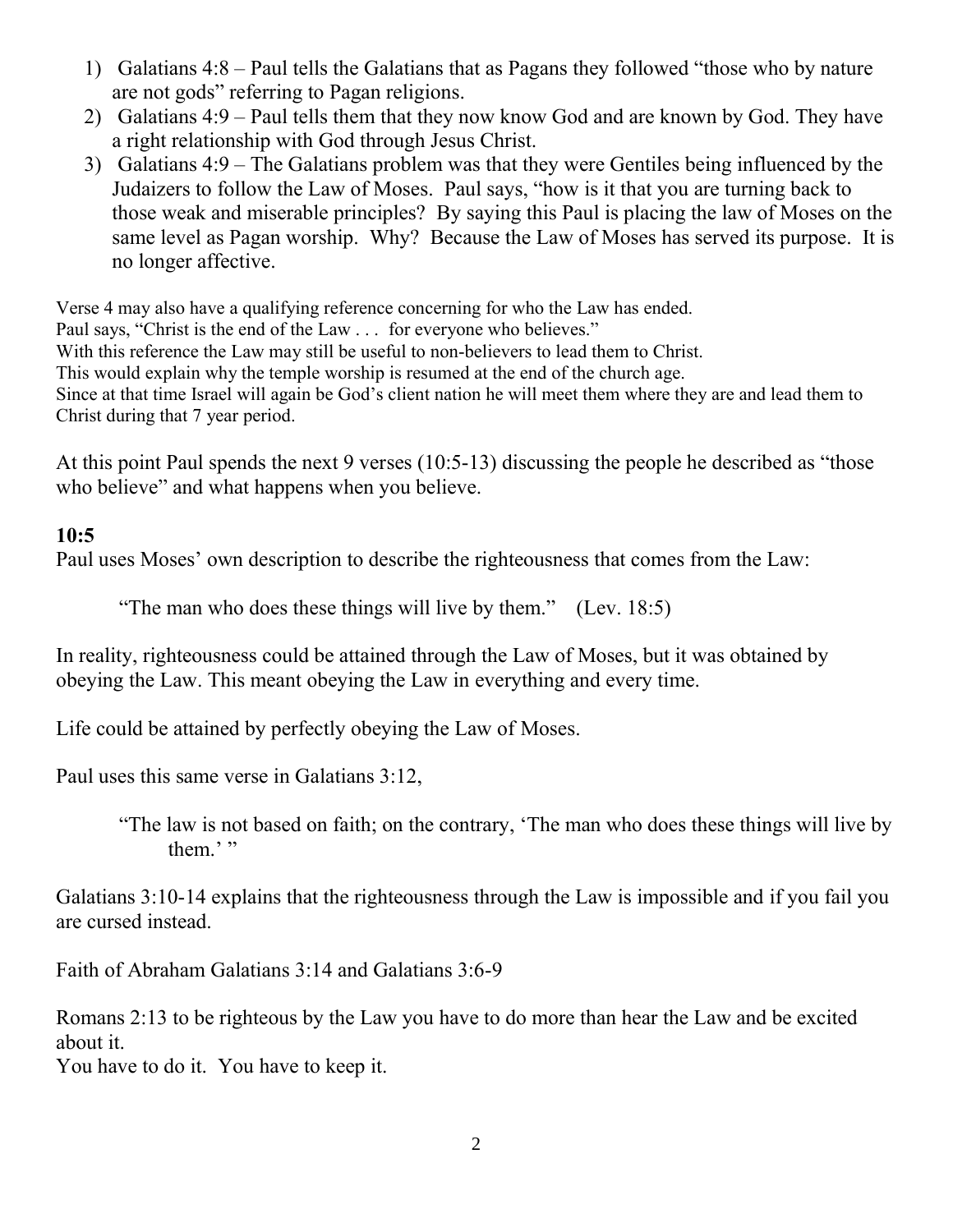## **10:6**

Deuteronomy 9:4 "Do not say in your heart. . ." where Moses warns the people that they have not taken the land because of their own righteous acts. There are two reasons why Israel got the Promised Land:

- 1) Canaanites were wicked
- 2) God promised it to Abraham

Paul is speaking to Jews here and is telling them they have no excuse to not understand his message.

Paul is saying in the ( ) what Moses was talking about. It was a principle of God's activity. If God brought them the Law surely He would also bring them the Messiah

Deuteronomy 30:11-14

- In mouth to speak, proclaim, praise and pray His Word that He has revealed
- In heart to believe, love, understand and obey

The concept is there is nothing to go and attain.

1. We do not need to ascend to heaven to achieve salvation or to find Christ the Savor. Instead God left heaven and came to men:

- in the OT by theophanies, prophets, manifestations as Hebrews 1:1 says
- in the gospels as Immanuel
- in the NT by the Holy Spirit and the inspired word through apostles
- 2. We do not need to descend to the underworld to pay for sin or to cause the resurrection of our Savor.
	- Instead Jesus Christ died, was buried and was resurrected for us

Paul changes "sea" of Deuteronomy to "abyss" in Romans to stress the spiritual dimensions. From the place Christ came from to the place He went upon His death

The burden has been placed on God and accomplished:

- God communicates
- God seeks
- God became flesh
- God caused the resurrection
- God is salvation

The question is now do you understand it and believe.

**10:8**

"word of faith"

"proclaiming"

The message or "word of faith" is proclaimed, believed and confessed.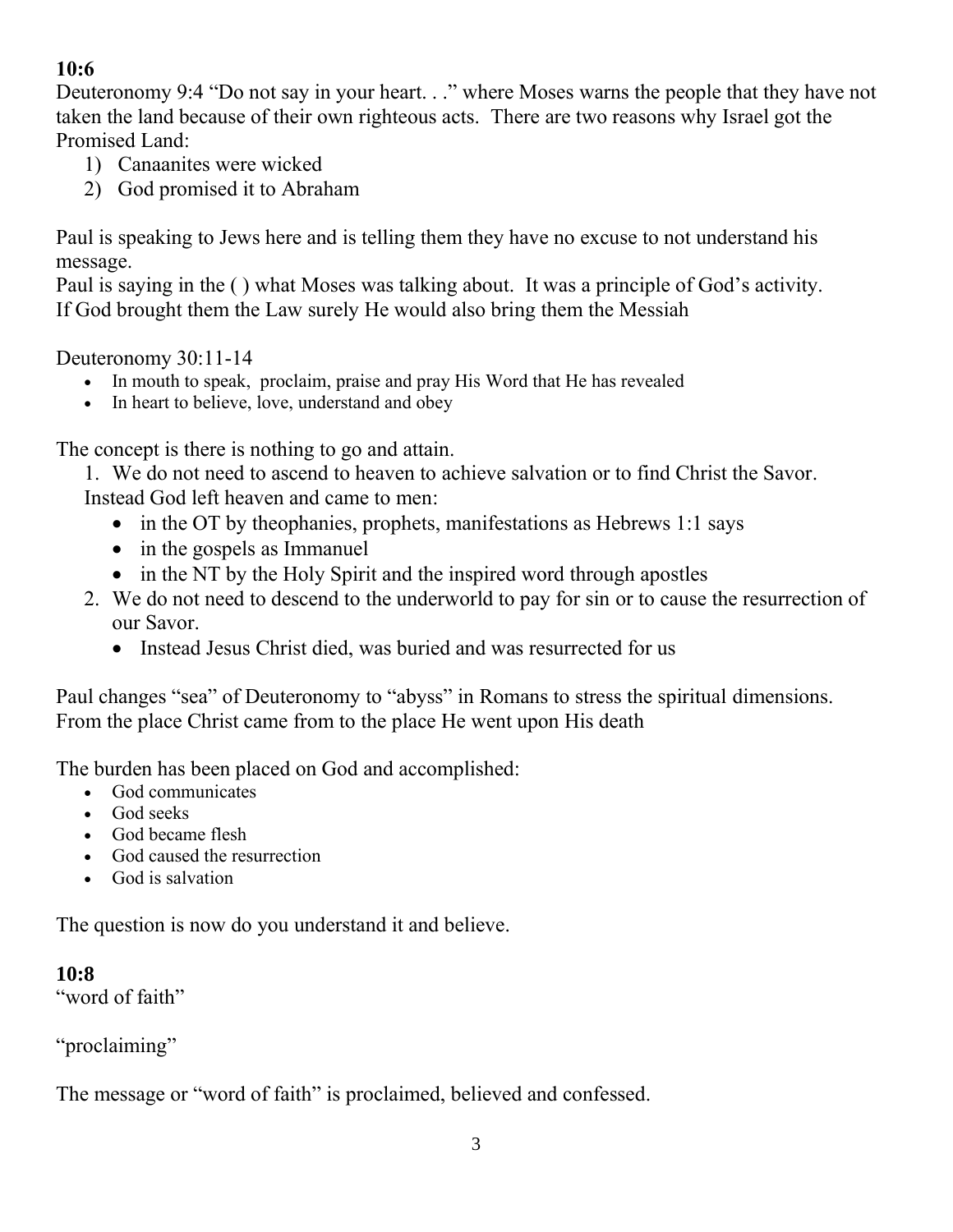### **10:9**

This verse begins with **"hoti"** which is translated "**that**" or "**because**"

- 1) If the word is translated as "THAT" then this word identifies the content of "the word of faith" The "word of faith" is the same thing as "the creed of the faith" or the "accepted statement of faith."
- 2) If the word is translated as "BECAUSE" then this word how the word is near you. The word would be near you because you confess it or say it.

The reason Paul distinguishes "confessing" and "believing" is:

- 1) The point here is the nearness of the word or the revelation. This continues the thought in 10:6-7.
- 2) The continuation of the thought from the verse he quoted in 10:8 out of Deuteronomy 30:14: "The word is near you; it is in you MOUTH and in your HEART."

Belief is the key element even in the context: 9:30; 10:4; 10:11

Confession goes the same way as:

- 1) Baptism Acts 2:38, "Repent and be baptized."
- 2) Communion -
- 3) church membership -
- 4) good works –
- 5) manifestation of the Spirit
- 6) anything else

These are expressions of our faith.

**"confess"** is " **' '** *ouoλογεω*" /homologeo/ and means

- a) "to say the same thing as" "to agree, to confess, to proclaim."
- b) It is a judicial term andindicates a binding and public declaration that establishes a relationship with legal binding.
- c) when used concerning "confess" sins it means to say the same thing about sin as God does
- d) when used here concerning the "word of faith" or the accepted Christian creed it means to say the same thing as other orthodox believers.

#### **Confession in scripture:**

Matthew 10:22 Luke 12:8 John 9:22 John 12:42 1 Timothy 6:12 1 John 2:23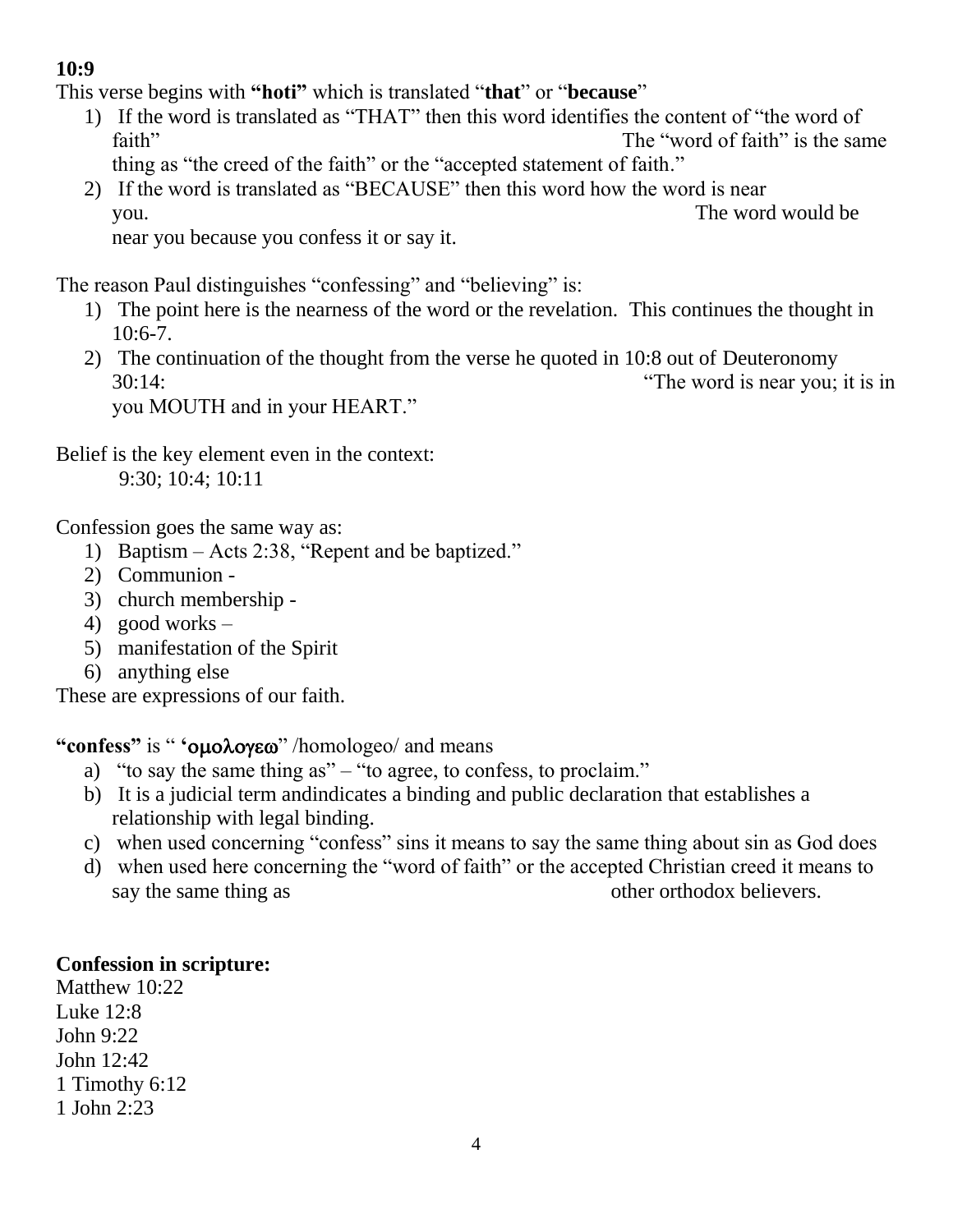1 John 4:15 2 John 7

#### **"Jesus is Lord"**

To say "Jesus is Lord" in the early church meant that Jesus had to have also been:

- 1) incarnated
- 2) died
- 3) resurrected
- 4) ascended on high as God

This is an ancient confession of the early church:

- $\bullet$  Phillippians 2:11
- 1 Corinthians 12:3

1 Corinthians 16:22 has the Aramaic  $\mu\alpha\rho\alpha\nu\alpha\theta\alpha$  or "maranatha" meaning "our Lord, come".

- The early Jewish Christians where the ones to speak Aramaic.
- The Gentile believers would have spoken Greek.
- This gives this "maranatha" phrase a place as a very early creed.

It is also a confession of the resurrection:

- 1 Corinthians 8:6
- $\bullet$  1 Corinthians 15:4

See similarity in 2 Corinthians 4:13-15

#### **10:10**

Notice the order is reversed from 10:9

- 1) 10:9 confess and believe
- 2) 10:10 believe and confess

"with heart you believe and are justified"

- 1) Justified means placed in right standing with God
- 2) John 3:16
- 3) John 8:12
- 4) John 20:31

"with your mouth. . . you confess and are saved"

- 1) with your mouth you "say the same thing and agree with the creed" and are saved
- 2) the mouth is a reflection of the heart

#### **10:11**

A sure confidence